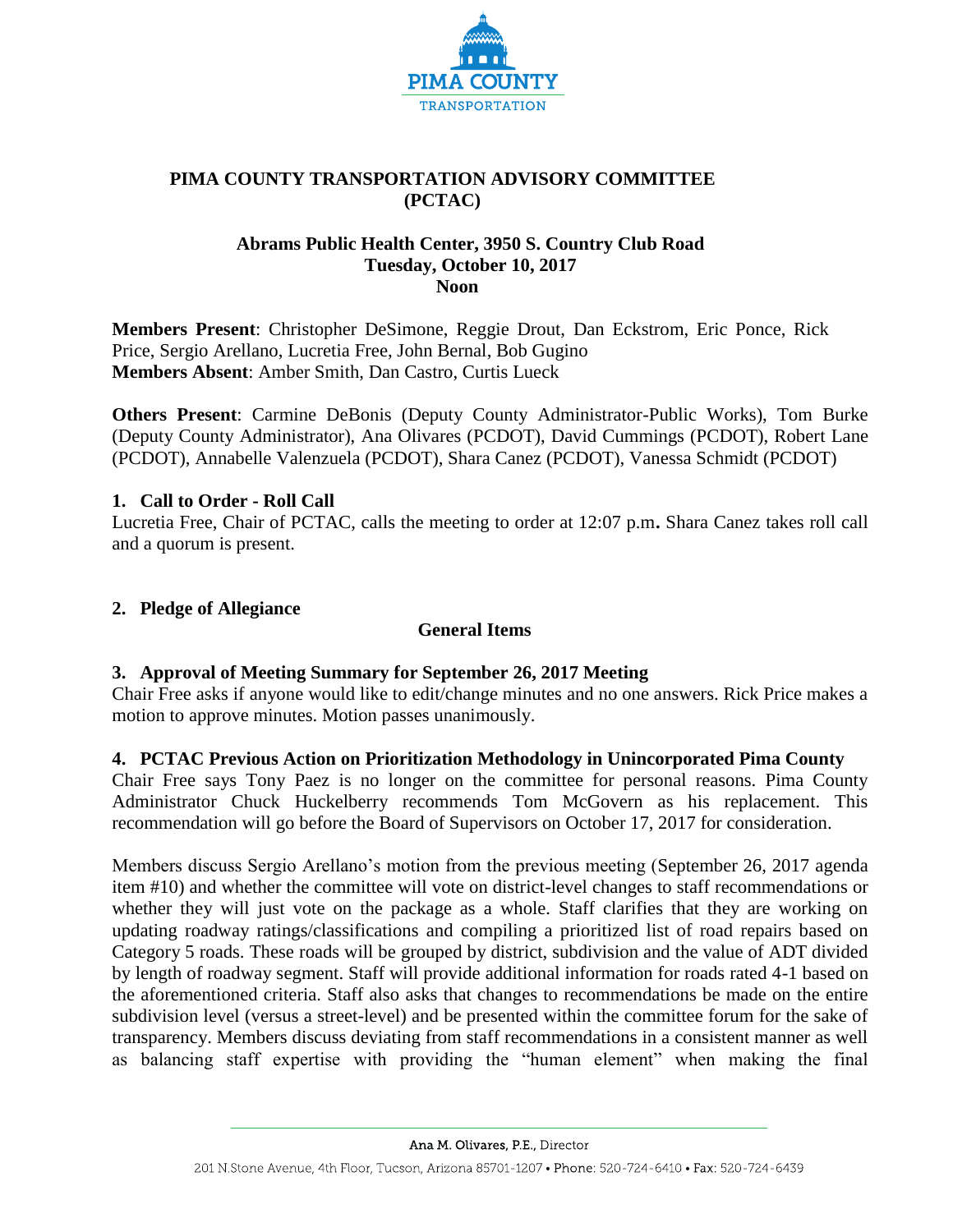recommendations. Staff asks the committee to consider the fact that the approach being used for allocating the dollars for the accelerated funding is based on a percentage of Paser 5 roadways per district. If the committee begins introducing roadways in other conditions, the distribution of those categorized roads by district may change. By the next meeting on October 24, 2017 staff will have a prioritized list of roadways grouped by subdivisions in Paser Category 5 up to the dollar allocations for base and accelerated funding. Staff will also provide information on failed roads based on traffic volume and ask that the committee discuss any proposed changes within the public forum. Staff will then take that direction and alter the original list for final consideration. Staff and members discuss the details of Sergio Arellano's previous motion and there is confusion among whether individual changes to staff recommendations will require committee approval or not. Rick Price makes a motion to reconsider Sergio Arellano's motion from the previous PCTAC meeting. Dan Eckstrom seconds. Staff clarifies that there is not an official item on the agenda to reconsider this previous motion and that this agenda item can formally be addressed at the October 24, 2017 PCTAC meeting. Members point out that according to the fine print on the agenda itself, "Action may be taken on any item." Chris DeSimone makes a motion to direct staff to put down in writing what is the structure of staff recommendations in relation to how it will work with each district's changes/modifications as well as with the final PCTAC recommendation. Members discuss whether making this motion is procedurally correct and agree to put it on the agenda for the next meeting.

#### **PCTAC Discussions**

#### **5. PCTAC Previous Action on Letter to Board of Supervisors**

Chair Free asks if there are any amendments to the draft letter. Members express dissatisfaction with the way the letter is written and believe that it should be more strongly worded. Chair Free asks committee members to submit any edits that they may have to incorporate into the original letter. Rick Price will submit an amended letter at the next meeting.

#### **6. Improvement District Information**

Tom Burke, Pima County Deputy County Administrator, presents. \*\*See "Improvement District Information" under the "Documents" tab\*\*

Improvement Districts are special taxing districts that the county uses to collect revenues for specific purposes such as road repair. It is a mechanism to finance a project. If a road is owned privately within an HOA, the HOA has the power to assess whether residents should pay for that road. In this case, if there is a public road within a neighborhood or HOA, a district can be formed to ensure that everyone who lives within the area would benefit and that they would contribute. If the BOS approves the formation of an improvement district, the county would have PCDOT design the road and estimate its cost, which would determine how much each property owner would have to contribute. Prior to construction, adjacent property owners either have paid their share or are subject to placement of a lien on their property with scheduled payments with interest over x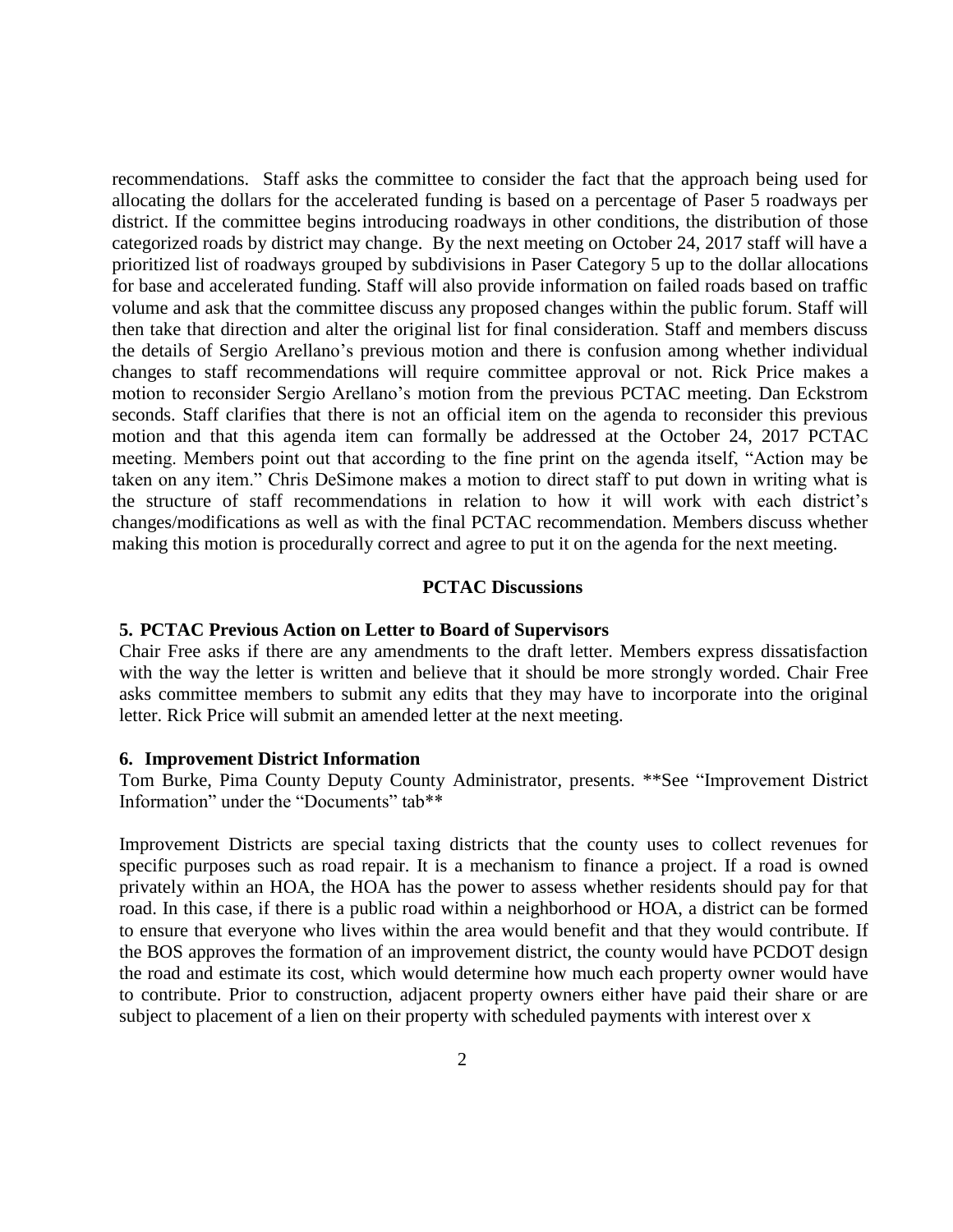amount of years. If the property owner does not pay, the lien is sold on their property through public auction and there is an option for foreclosure. In general, the county has used this funding mechanism in the past but not within the last 15 years for roads.

### **7. Public Outreach – District Open House Meetings**

Chair Free reports that District 4 has recently held open houses in Corona de Tucson and Vail.

Rob Lane attended a Western Pima County Community Council (WPCCC) meeting in Ajo on October 5, 2017. At this meeting, he presented on the newly updated roads in the area. The WPCCC Councilmembers made a motion and unanimously approved repairing/repaving roads in the Gibson area because it is the least maintained.

Chair Free says that PCTAC members received a letter from Chuck Huckelberry that states that an increase in population would not drive the Highway User Revenue Funds (HURF) for the county. She asks if anyone has any questions or would like to discuss the topic and no one answers.

# **Road Repair and Preservation**

### **8. PCTAC Discussion/Action- Town of Marana Pavement Preservation Program**

Dan Eckstrom makes a motion to approve the Town of Marana Pavement Preservation Program and to take their recommendations. Sergio Arellano seconds. Motion unanimously passes.

### **9. PCTAC Consideration – City of Tucson**

\*\*Staff goes over information from "Regional Local Road Pavement Preservation Program White Paper Overview" under the "Documents" Tab\*\*

### **a. Funding allocated**

Daryl Cole, Director of Transportation for City of Tucson, presents.\*\*See "COT Presentation to PCTAC w/ Allocation Map" under the "Documents" tab.

- **b. Pavement program overview**
- **c. Roadway conditions and treatments**
- **d. Repair prioritization list**

Members ask why the City of Tucson chooses to fix the worst roads first. Daryl Cole says that there are so many poor/failed roadways due to insufficient maintenance. Thus, the city must invest in those first.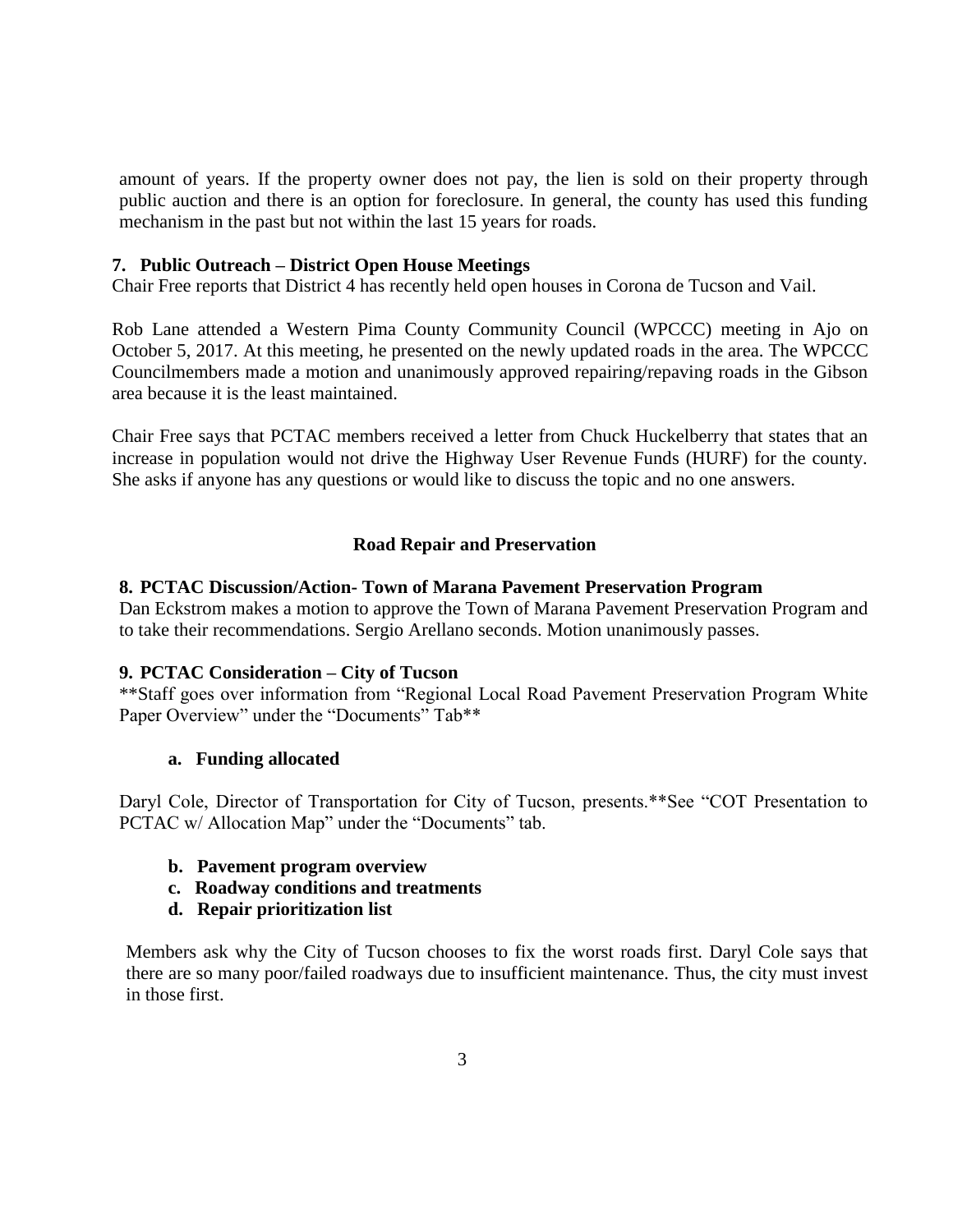# **10 Minute Break**

# **10. Road prioritization options in unincorporated Pima County**

Rob Lane presents.

# **a. Update on Feedback Log Request**

- Total number of requests: 381 (includes 150+ signatures)
- Total number of miles represented (without repeating): will be available at next meeting
- Estimate of cost to address the items: will be available at next meeting.

# **b. Update on Pima County Prioritization Methodology**

Staff is currently revising road ratings from 2008-2012. This information should mostly be complete for all Districts by October 13, 2017. Staff will then use the updated data in the methodology approved during the previous meeting and will have the PCDOT recommended list at the next meeting.

# **c. Update on PCTAC Schedule**

Final committee recommendation to the BOS moves from December 5, 2017 to December 12, 2017.

Rick Price makes the motion to reschedule the November 21, 2017 meeting to the following week. John Bernal seconds. Motion unanimously passes.

# **11. Non-Jurisdictional Presentations**

# **a. Green Valley Council**

Tom Purdon, Vice President of the Green Valley Council, presents on background information about the Green Valley Council.

Don Weaver, President of the Green Valley Council, presents on roads.

# **b. Southeast Regional Council**

Dick Katz, Southeast Regional Council member, presents.

# **c. Tanque Verde Valley**